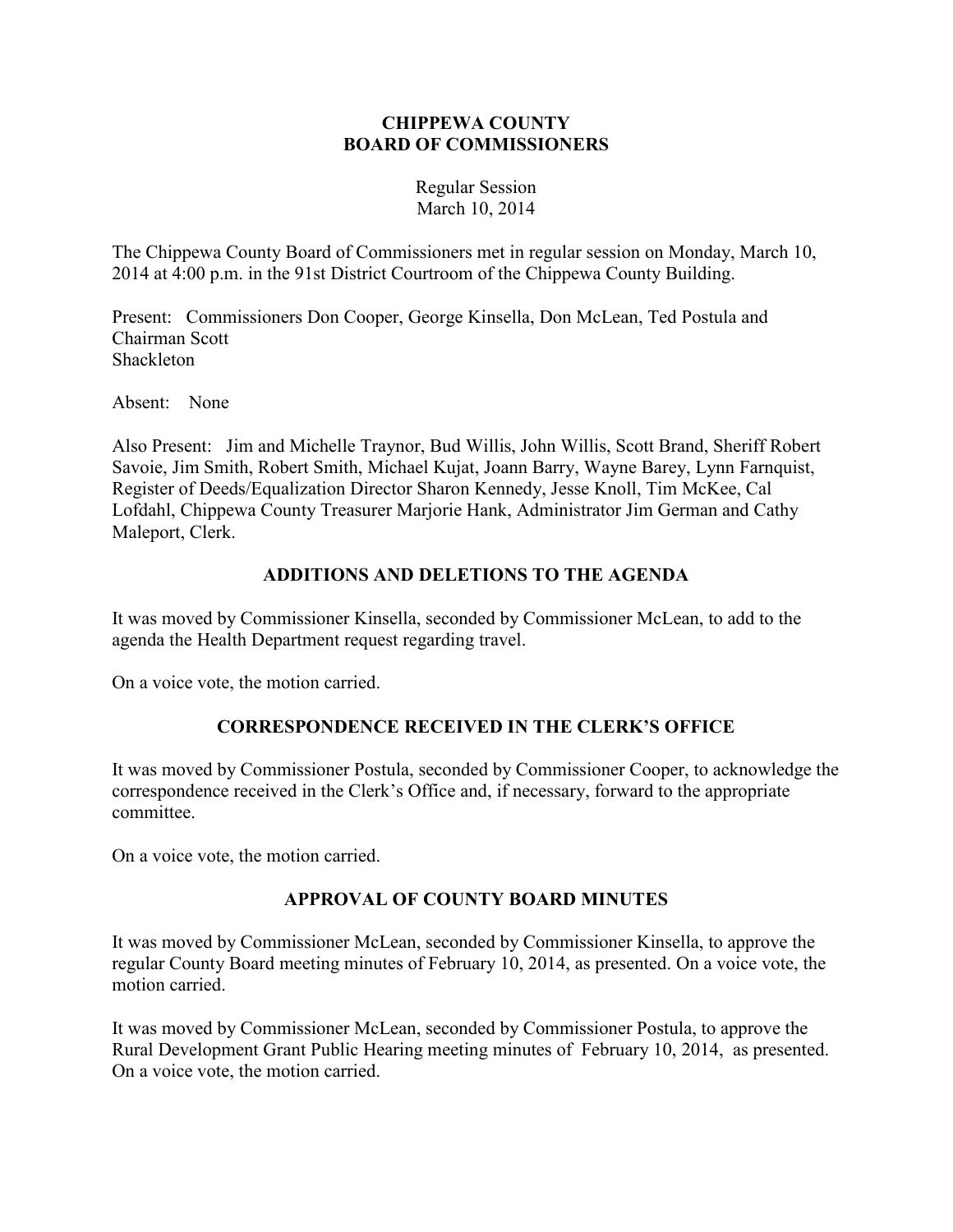#### **PUBLIC COMMENTS**

- **Sharon Kennedy**, Register of Deeds and Equalization Director together with Marjorie Hank, Chippewa County Treasurer provided additional information for the Commissioners to consider in support why the Fire Protection Renewal Millage should be presented on the August Primary ballot, rather than the November General ballot.
- **Jesse Knoll**, resident of Sugar Island, expressed his concerns with the extreme ice problems the Sugar Island residents are experiencing, and his displeasure, with the Ferry **Services**
- **John Willis**, resident of Sugar Island, also expressed his disapproval of the ice conditions the residents of Sugar Island are dealing with. He stated, "Why is our government allowing this tanker to come up and putting people's lives at risk? This Commission should write a resolution/letter to the Governor's office to make sure this does not happen again."
- **Chuck Moser**, Eastern Upper Peninsula Transportation Authority announced "The safety and well-being of the island residents is #1 on our list," he further explained, that that the vessel was not made for these extreme conditions which can force it to remain docked until the river clears.
- **Mike Kujat**, resident of Sugar Island, expressed his displeasure with the employees of the ferry. He indicated, there should be some kind of communications when something like this happens.
- **Ed DeTour**, on behalf of Northern Transitions, expressed his concerns with the discussion amongst the Board members of possibly putting Chippewa County Recycling out for bids. He asked the Commission to consider the following services they provide when future discussions come up, and referenced the following: Employment for people with barriers; good services for the community; and that they are interrelated with other services within the county.
- **Bud Willis**, Sugar Island Township resident, expressed his concerns with the extreme ice conditions they are currently experiencing and said, "If we can spend millions of dollars to keep the shipping channels open, we can use some of that, to make ferries that will cut through the ice."
- **Jim Smith**, owner of Smith Sanitation, indicated the county could save a substantial amount of money by changing the format, and was interested in bidding for the recycling project, should the county opt to go in that direction. He stated, "I don't want to take anything away from Northern Transitions they've done a fine job." He noted that there were so many unanswered questions and explained that what he is proposing, is a far better program, for the townships.
- **Chuck Moser** added that if Northern Transitions were to no longer have the recycling program, they are certain that there would be a negative impact to EUPTA, in regards to levels of services that they provide to NTI. EUPTA would realize a loss of \$13,338 per year *(daily fees)* with an additional \$5,200 lost in direct bus fees for a total of \$18,538. Another approximate loss to EUPTA of \$20,000 would very likely occur, within a short period of time after the recycling program closed and referenced a total loss to EUPTA of approximately \$41,638 *(conservative estimate)*
- **Jim Hendricks,** speaking on behalf of the Knights of Columbus, noted that the proposed change would have an adverse-effect. He went on to say that many people have worked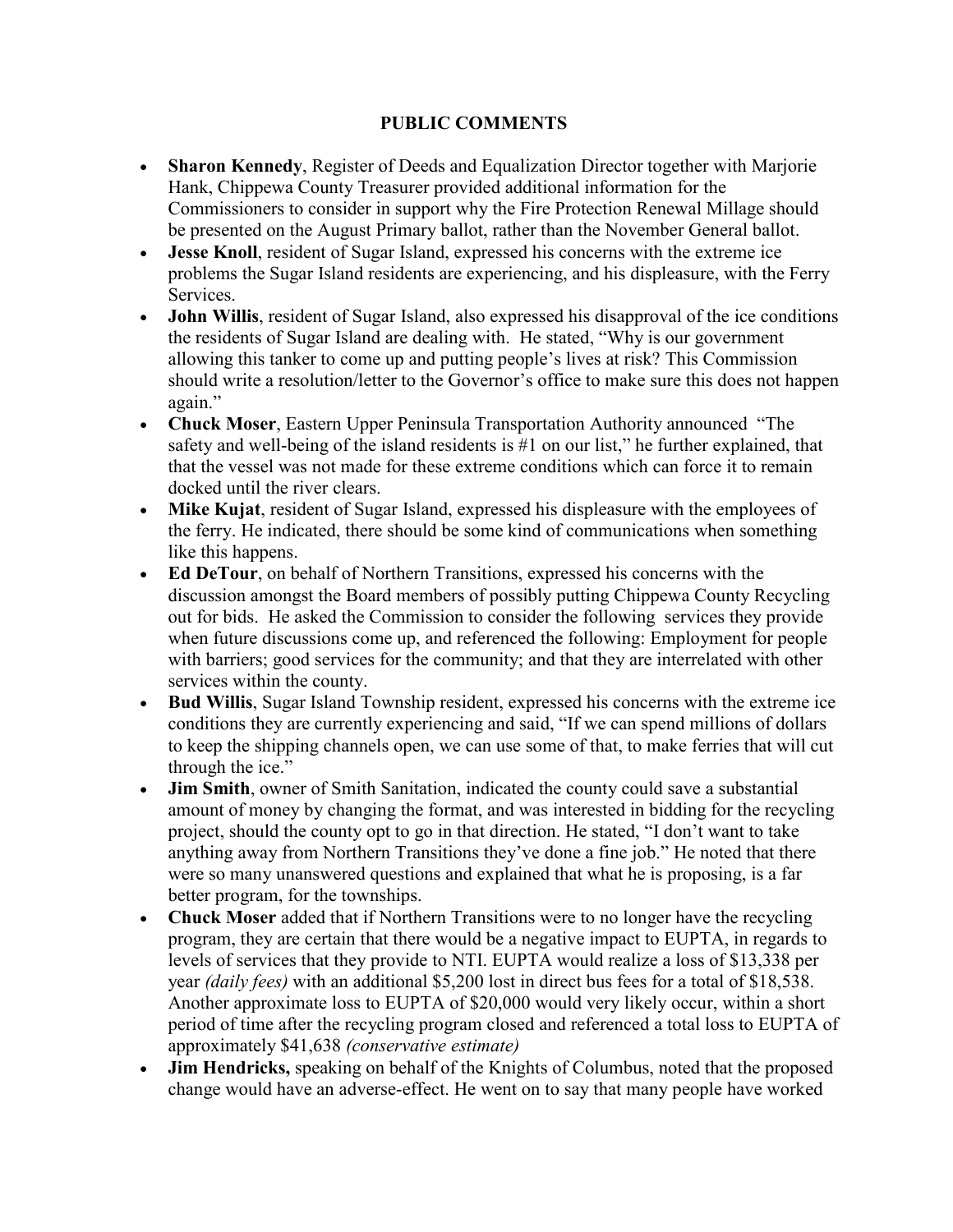with Northern Transitions over the years and essentially, used that position, as a springboard to get full-time employment at other places in the community. He urged the Commission to look very closely at this, and asked them to look beyond any financial or monetary aspects. (*See attached provided letter)* 

- **Barb** ?, Board member of Northern Transitions, noted that Northern Transitions is one of the most transparent organizations you will find.
- **Jesse Knoll** noted that he had an experience recently with the recycling center and that the employees as Northern Transitions are doing a wonderful job.
- **Lynn Farnquist** echoed those sentiments; she stated, "Northern Transitions do a fantastic job and to imply they are keeping something hidden as far as finances go, is simply ridiculous."
- **Joan Barry** added, "I love what it does for our community; the millage for recycling is not a given for me; I support it because of what it does for these folks. My millage vote, is for Northern Transitions because of its mission."
- **Cal Lofdahl**, manager of the Chippewa County Recycling, pointed out benefits of the program and added "Let's not send 35 jobs to Wisconsin."
- **Joel Krupa** noted that the oversight at Northern Transitions is very, very high; "It is highly transparent."

Declaring the public comments period closed at 4:49 p.m. Chairman Shackleton suggested that they move agenda item 10 up, as it relates to this subject matter; having no objections he called upon Commissioner McLean to offer the Committee report.

#### **Building Grounds and Jail, Legislative and Natural Resources and Information Technology Committee** Commissioner McLean – February 27, 2014

Having no items that were to be voted on, it was moved by Commissioner McLean, seconded by Commissioner Postula, to accept the Building Grounds and Jail, Legislative and Natural Resources and Information Technology Committee meeting minutes of February 27, 2014. On a voice vote, the motion carried.

Chairman Shackleton, addressing the recycling issue, explained that this is nothing that the County Board said we're unhappy or we're looking for alternatives. He explained, Mr. Smith approached the County and said this is something he, was interested in. We have a responsibility to listen to him and to weigh what he has to say. He went on the say, "Mr. Smith is by in no means the bad guy. I give him a lot of credit, he's a successful small business man that took on one of the largest waste haulers in the country, and by all accounts is providing a great service in this county. I give Mr. Smith a lot of credit for what he is doing, and I don't fault him for looking at other opportunities. That being said, if the county was to consider such a thing, they're a lot of things to consider. The first of which, is that the people of this county, have been asked to pay a millage for recycling. The service that is offered is widely appreciated and approved of. He also referenced what would happen, if the private vendor decides in a couple years it's not profitable and they do not want to do it anymore; these are things we have to weigh and consider. He indicated "It's going to be difficult to convince me that this is a good idea; we know what we have, we have a good operation, it is very transparent, and very well run."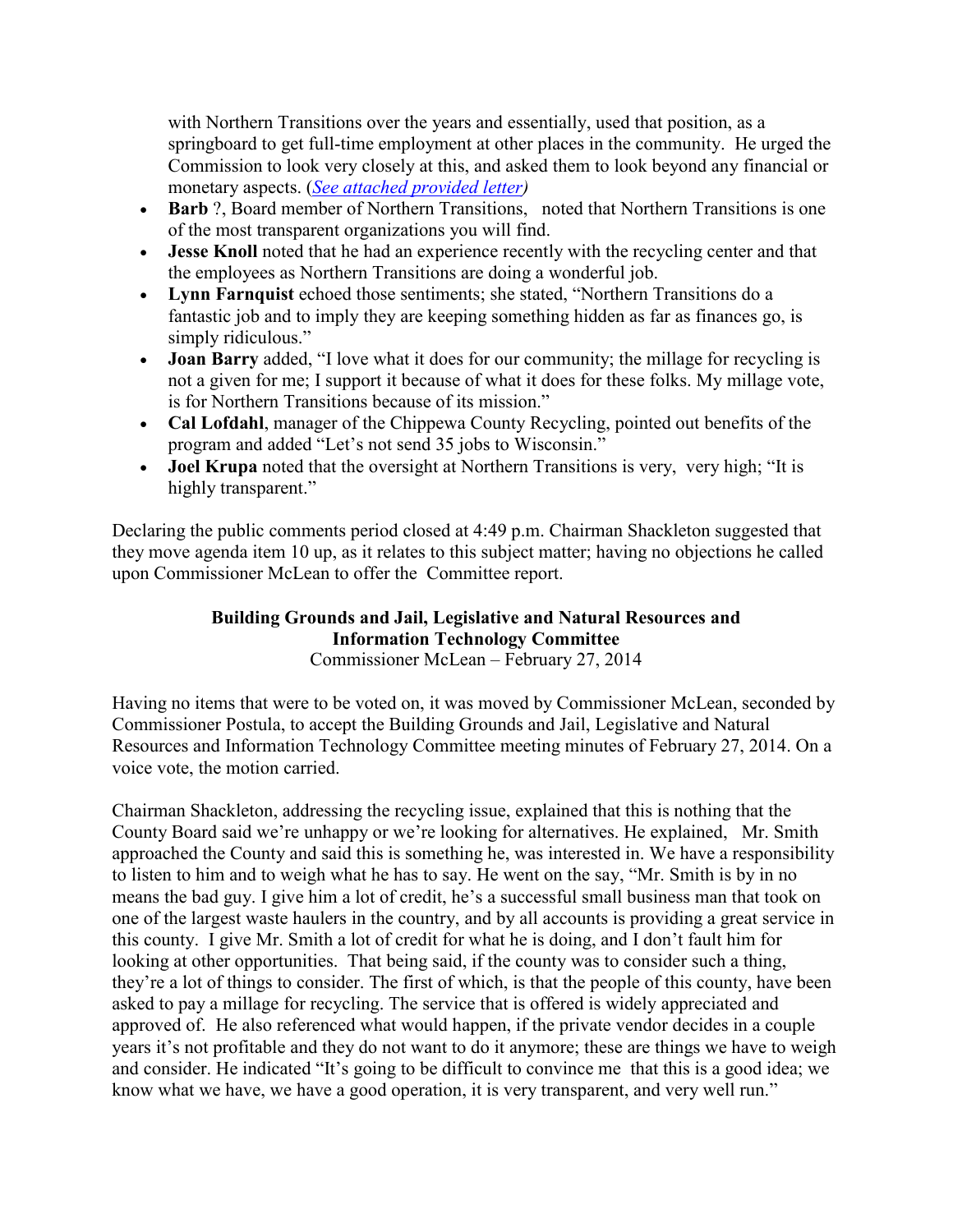Commissioner Kinsella added, "The idea of NTI changing what they're doing in the community is foreign to me, that being said, recycling is another matter." He asked the Commission to listen and gather the facts so they can make an informed decision as his township supervisor has asked him to take a hard look at this.

Commissioner Cooper added, "Some things you can't look at the bottom line on," noting the joint effort of recycling and Northern Transitions is working, he said, "We've got a good thing going there; you cannot separate the two" Further noting all the things that spin off such as training, transportation, and the independence that some folks obtain.

Commissioner Cooper moved to continue their services with Northern Transitions with at least the next four years, or the extent of the next millage.

Chairman Shackleton declared the motion died for lack of support.

Commissioner Postula added, "Do we want to hear his proposal or not. That is a decision we have to make"

Commissioner McLean noted that we do have a good program here, and in defense of Mr. Smith, he said he was not going to put together a financial proposal and put it forward here, because any competitor that would be interested in bidding against him, would have all that information. As a business man he was not willing to do that. He went on to say, "I'm in support of what we're doing right now. I'm a strong believer in the jobs it creates and the service we provide here for people who have barriers to employment."

Chairman Shackleton declared a 5 minute recess at 5:14 p.m.

The Chippewa County Board of Commissioners reconvened and Chairman Shackleton declared the meeting back in order at 5:20 p.m.

# **Old Business**

### • **Allocation Board**

It was moved by Commissioner Kinsella, seconded by Commissioner McLean, to accept the application of Ronald Meister, and to place him on the Allocation Board. Commissioner Shackleton indicated that they're happy to have his services, that he is more than qualified, and he's provided terrific jobs for the county in the past, in various positions. A discussion followed having noted that Mr. Meister was the only applicant.

On a voice vote, the motion carried.

### **Appointment to Department of Veterans Affairs**

It was moved by Commissioner Cooper, seconded by Commissioner Kinsella, to re-appoint Brooks Partridge to the Veteran's Affairs Board for a four- year term. A discussion followed. It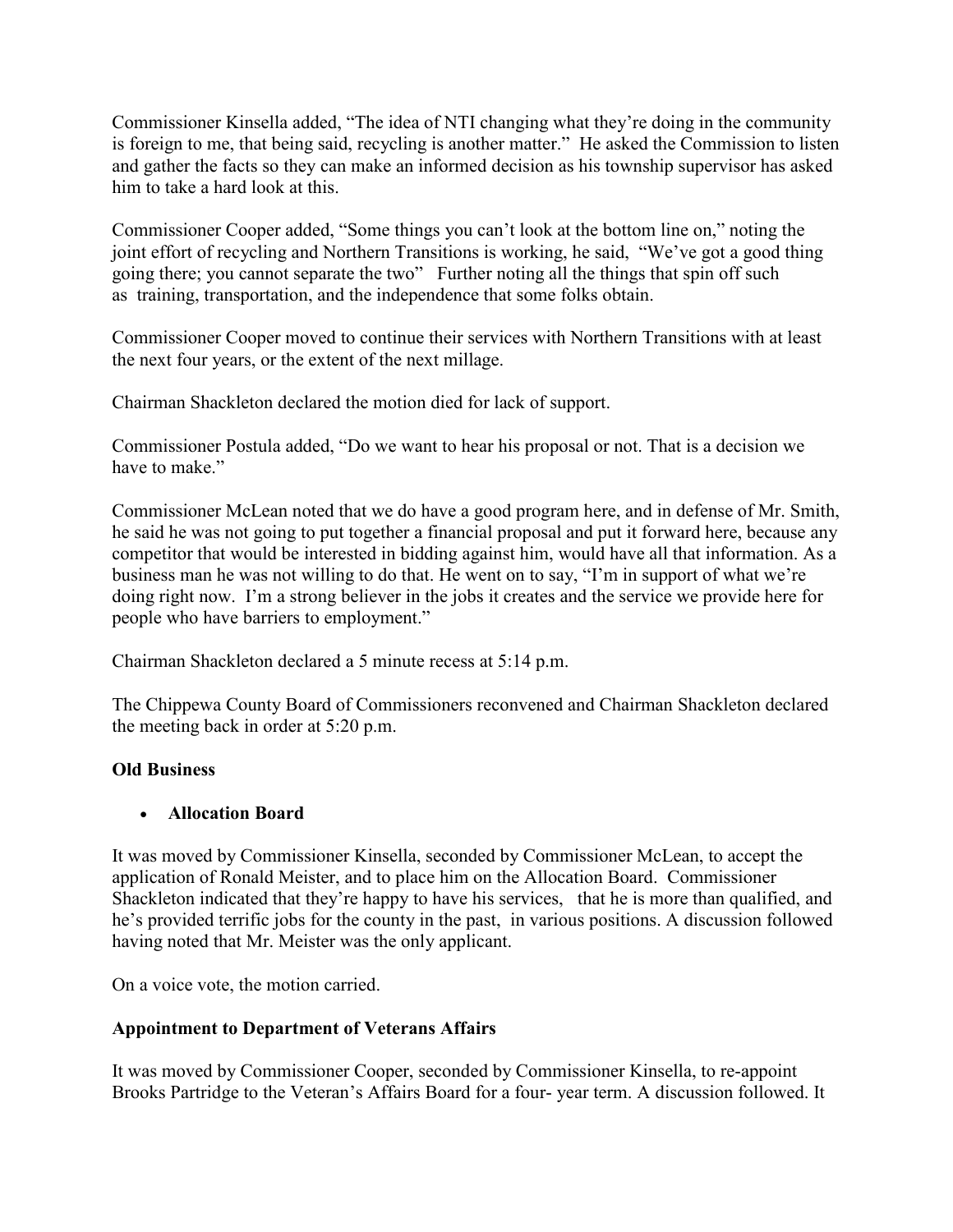was noted, that the County Board appoints the members to the Chippewa County Veteran's Affairs Board and the Veteran's Affairs Board has a right to employ their counselor. The Veteran's Affairs Counselor accounts to that Board.

On a voice vote, the motion carried.

# **MSHDA ~ Approve the Targeting County Allocation Program**

Chairman Shackleton explained this is regarding the funds that are laid out for MSHDA for rehabilitation of homes, as they have a new requirement, that locally we have a targeted community. This was met by the committee, and at this point, we just need to approve it at the County Board level.

It was moved by Commissioner McLean, seconded by Commissioner Postula, to approve the recommendation.

On a voice vote, the motion carried

**Administrator's Report** – Given for informational purposes only  $\sim$  No action items.

Commissioner Shackleton referenced Sugar Island residents' concerns with emergencies and asked Mr. McKee if they have a plan in place, in the event a heart attack occurs on Sugar Island.

Mr. McKee noted that they have a plan that consists of five different elements and listed the following five options:

• Utilize the ferry; the ferry will run for emergencies provided it doesn't interfere with the Captain's rules.

2) Call the US Coast Guard to see if they have a vessel available.

3) Sheriff's Dept. Hover Craft  $\sim$  depending on the ice conditions the hover craft may or may not work.

4) Coast Guard Helicopter

5) RCMP's Hovercraft to come across through the North Channel.

An extensive discussion continued concerning ice breaking and the problems it creates.

# **Standing Committee Reports:**

# **Finance, Claims and Accounts Committee**

Commissioner Cooper – February 6, 2014

# **AGENDA ITEMS**

# **MSU Extension Services Agreement – FY2014**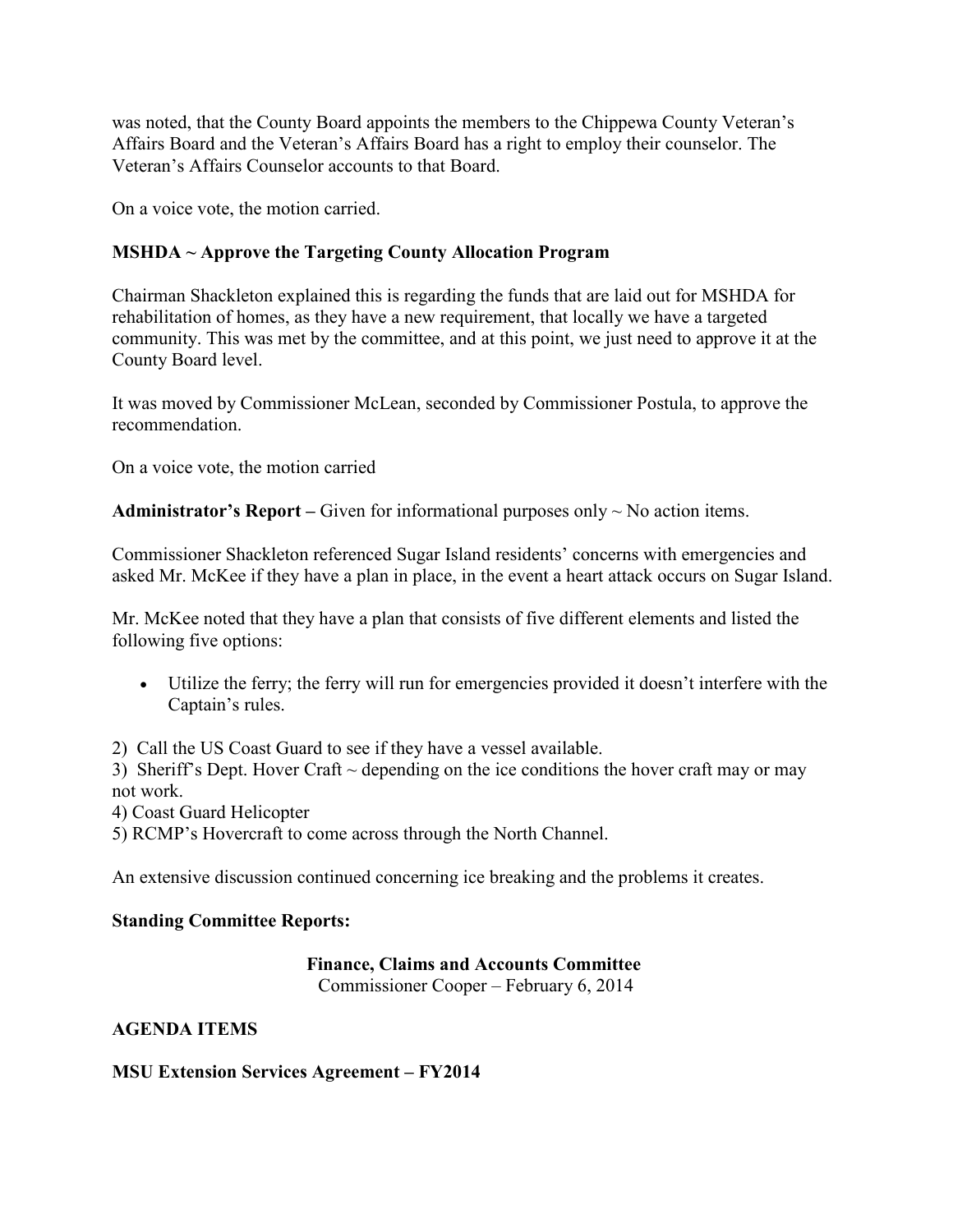The Committee received and reviewed the MSU Extension Services Agreement for the FY 2014 Work Plan which has been budgeted for \$42,556.00 and covers the period January 2014 to December 2014, and will be paid quarterly to MSUE.

It was moved by Commissioner Cooper, seconded by Commissioner McLean, to approve and authorize signature for the Agreement for Extension Services provided by Michigan State University to Chippewa County in the amount of \$42,556.00, and for the period of January 2014 thru December 2014.

On a voice vote, the motion carried.

### **Ambulance and Fire Protection Millage Renewal**

The Committee reviewed the language of the Chippewa County – Ambulance and Fire Protection Proposition Millage Renewal, as approved by the OES/9-1-1 Board of Directors. A discussion followed regarding the placement of the ballot issue on the primary or general election ballot.

It was moved by Commissioner Cooper, to approve the millage language for the .4275 mills and to change the language to indicate the November election for the four year renewal, being 2014, 2015, 2016 and 2017.

Chairman Shackleton declared the motion died for lack of support.

It was moved by Commissioner McLean, seconded by Commissioner Kinsella, to move forward with the millage, but have it placed on the August Primary ballot as opposed to the November ballot. A discussion followed, which included how it effects budgeting and timeliness in getting bills out, as well as, Equalization.

On a voice vote, the motion carried unanimously.

### **Motorola Service Contract**

The Committee reviewed the service agreement renewal for Chippewa County Emergency Services with Motorola Solutions. It is a five year contract in the amount of \$100,000.20, annual cost of \$20,000.04, which is a savings from current annual cost \$21,785.76. This agreement covers the Motorola dispatch console equipment and Nice IP Radio recorder interface.

It was moved by Commissioner Cooper, seconded by Commissioner Kinsella, to approve the Motorola Solutions Agreement with Chippewa County Emergency Services for a five-year service agreement at the price of \$100,000.20 (20,000.04 annually).

On a voice vote, the motion carried.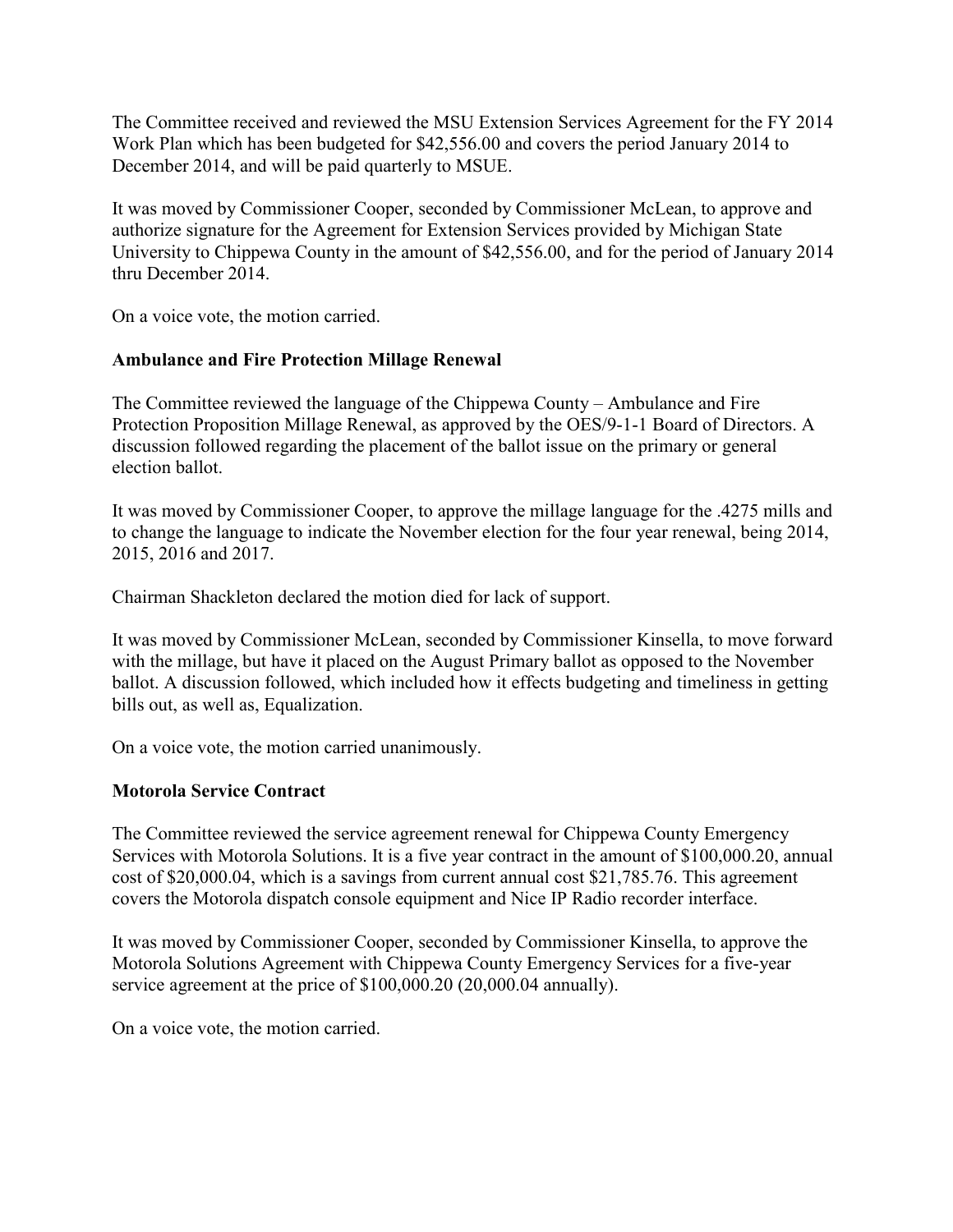#### **Medical Examiner Wage Request**

The CCHD Board of Health requested a budget item verification regarding the medical examiner's wage increase for FY2014.

It was moved by Commissioner Cooper , seconded by Commissioner Kinsella , to authorize Administrator German to verify with the Board of Health, that the Medical Examiner wage increase was approved during the FY2014 budget process. On a voice vote, the motion carried.

#### **CCHD Request for Board Member to waive their Per Diem**

The CCHD Board of Health also sought guidance regarding a BOH member requesting to not receive compensation for their services. Discussion followed with past examples of prior Board/Committee members who have not accepted various forms of compensation, including payment of per diems.

It was moved by Commissioner Cooper, seconded by Commissioner McLean, to authorize the CCHD Board member request to waive their per diem payment, and to have the Board of Health pass a motion supporting the payment waiver at their next meeting. On a voice vote, the motion carried.

#### **ImageSoft Final Bill**

The final bill was presented to the Committee for ImageSoft in the amount \$15,578.02.

It was moved by Commissioner Cooper, seconded by Commissioner McLean, to approve the final payment of ImageSoft in the amount of \$15,578.02. A discussion followed.

On a voice vote, the motion carried.

### **Approval of bids for Ten Desktops**

The bids summary to purchase ten (10) desktop computers was presented. Ten bids were received, with only six meeting bid specifications; one bid was late and not opened. The low bid was from Y&S Technologies in the amount of \$10,531.80.

It was moved by Commissioner Cooper, seconded by Commissioner Kinsella, to approve the low bid to purchase ten (10) desktop computers from Y&S Technologies in the amount of \$10,531.80.

On a voice vote, the motion carried.

### **Firearms RFQ for Sheriff's Department**

The RFQ was presented for release to purchase twenty-four (24) Sheriff Office Duty Firearms. The request came from Sheriff Robert Savoie.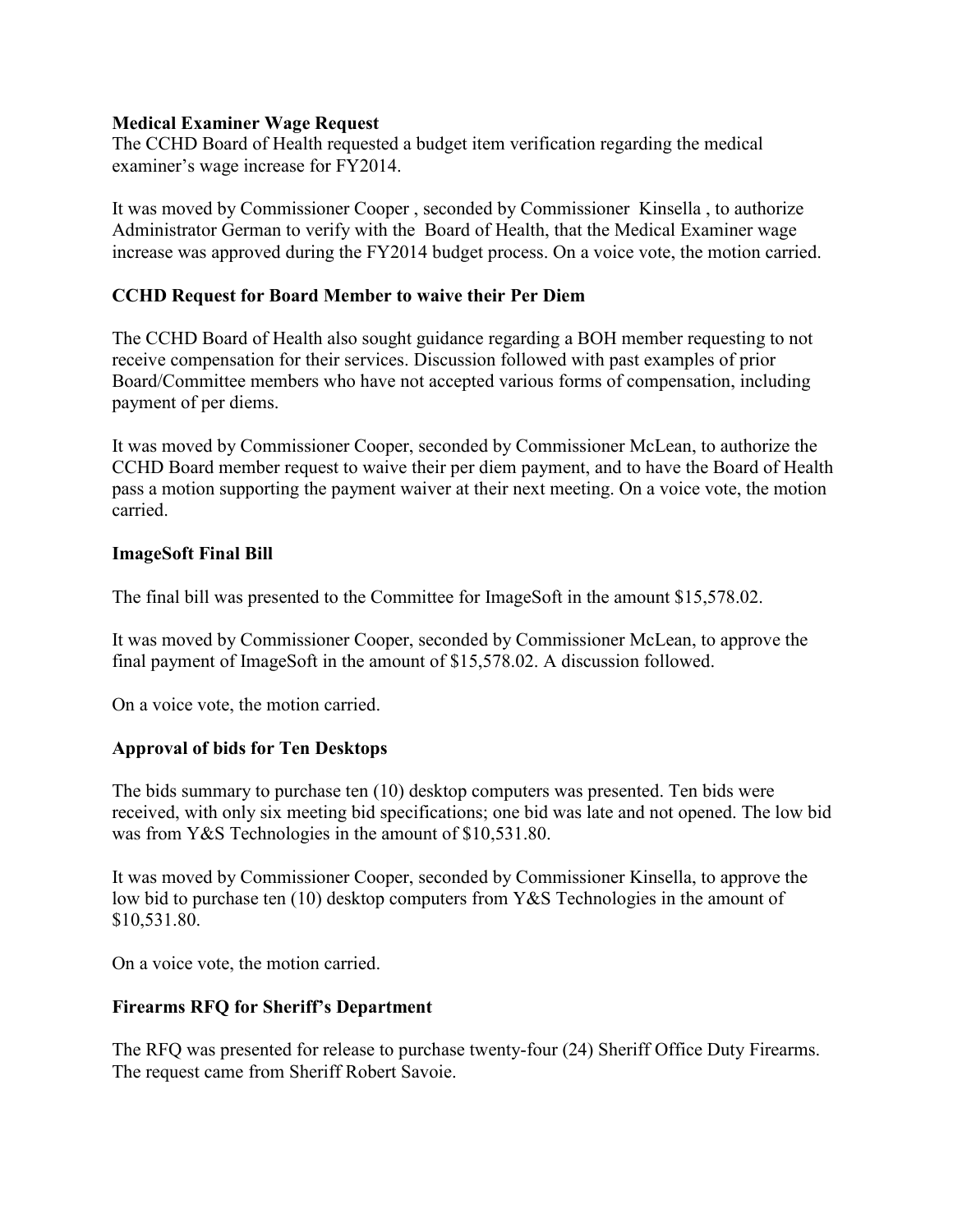It was moved by Commissioner Cooper, seconded by Commissioner Postula, to approve the RFQ release to purchase twenty-four (24) firearms for the Sheriff's Department. It was noted, that this is a request for quotes. On a voice vote, the motion carried.

### **RFQ – Sheriff Department Vehicle**

The Committee received and reviewed the RFQ to purchase one Sheriff Department Vehicle, release and authorization for the Administrator to have authorization to approve the low bid at bid opening was sought, due to potential ordering issues after April 1, 2014.

It was moved by Commissioner Cooper, seconded by Commissioner Kinsella, to the RFQ release to purchase one Sheriff's Department vehicle and to authorize the Administrator to approve the low bid at bid opening. A brief discussion followed. On a voice vote, the motion carried.

### **FINANCE**

#### **Claims and Accounts**

The Committee reviewed the bills and payroll presented for approval.

It was moved by Commissioner Cooper, seconded by Commissioner McLean, to recommend the approval of the general claims totaling \$193,592.04, other fund claims of \$240,686.17, payroll of \$432,557.05, and Health Department claims of \$518,807.50, total claims of \$1,385,642.76 and vouchers H-1 through H-241. On a voice vote, the motion carried.

It was moved by Commissioner Cooper, seconded by Commissioner McLean, to move ahead with a new law enforcement drug task force. On a voice vote, the motion carried.

It was moved by Commissioner Cooper, seconded by Commissioner Postula, to accept the Finance Claims and Accounts Committee meeting minutes of March 6, 2014, as presented.

On a voice vote, the motion carried.

### **New Business**

### **Support Graymont/DNR Resolution #2014-1 from EUP Regional Planning & Development**

It was moved by Commissioner Cooper to table this motion until they looked further into it, echoing as Chairman Shackleton stated, this has not been to a Committee.

Chairman Shackleton declared the motion died for lack of support and noted that he would prefer to see the Board, not take action, than for it to fail. He did not believe they should take a position on it as he believed it should be between Mackinac County and the State of Michigan.

It was moved by Commissioner, McLean seconded by Commissioner Kinsella, to accept the Graymont/DNR Resolution as presented below: A discussion continued.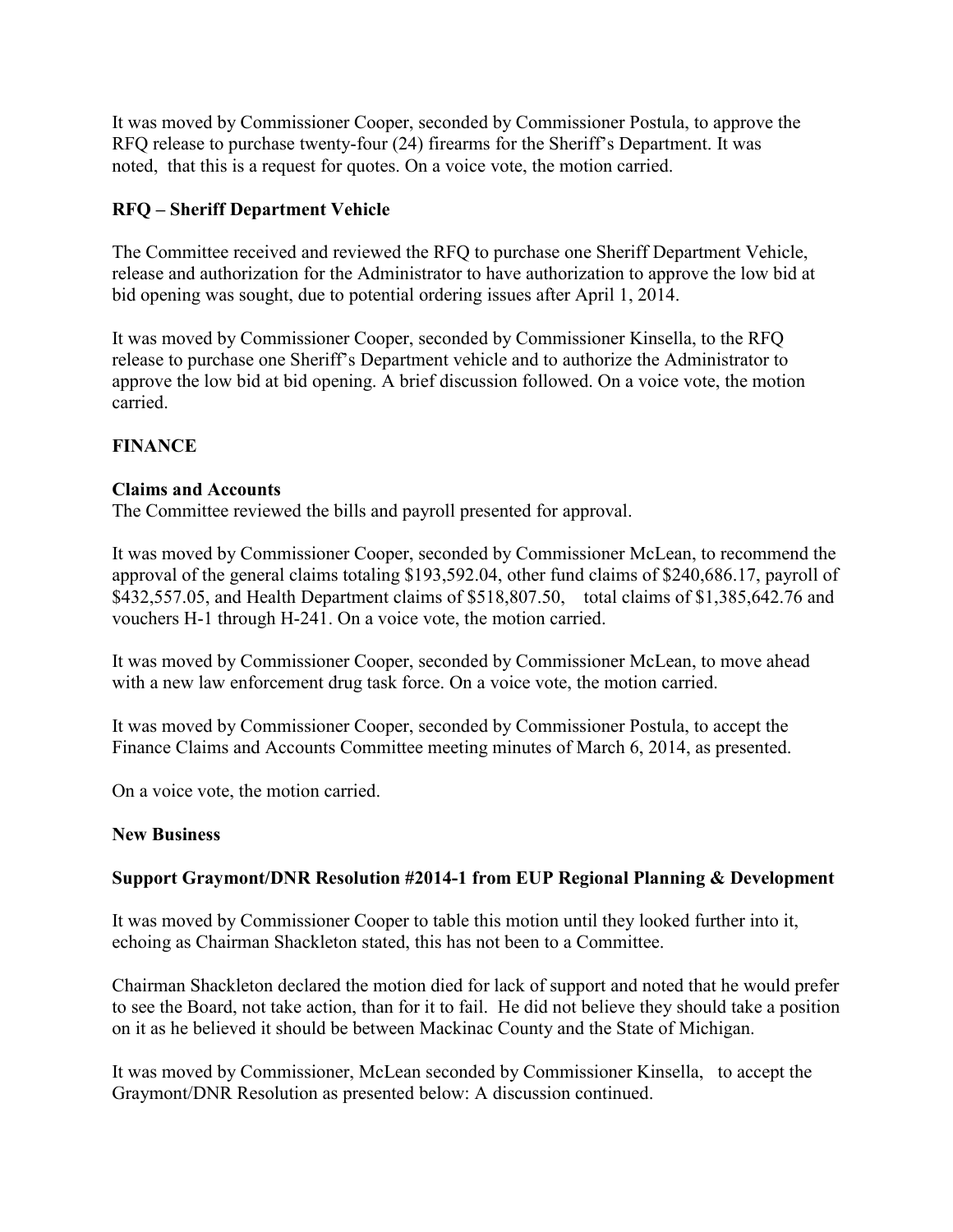#### **GRAYMONT/DNR RESOLUTION - #2014-1**

**Whereas,** the Eastern U.P. Regional Planning & Development Commission supports the potential land transaction proposal submitted by Graymont to obtain 13,000 acres for limestone mining operations in western Mackinac, southern Luce and southwestern Chippewa Counties;

**Whereas,** the Commissioner supports the creation of year round, full time, higher wage employment opportunities and the retention of industries that might benefit from spin off jobs due to this development;

**Whereas,** the Commission encourages the DNR to carefully review development plans to ensure that stakeholders, such as the Wilwinn Lodge in Trout Lake and other impacted stakeholders in Garfield, Hendricks, Hudson, Pentland and Trout Lake Townships are mitigated from significant impacts as a result of this proposal;

**Whereas,** the Commission entrusts the Department of Natural Resources, Department of Environmental Quality, Environmental Protection Agency and any other State of Federal Agency with overseeing this proposal and it s potential development in accordance with all State and Federal laws to protect the environment in this area and ensure that reclamation and restoration efforts are mandated and implemented;

**Whereas,** the Commission recognizes the significant economic disadvantages and distresses placed upon Hendricks and Hudson Townships in the County of Mackinac, with specific regards to high unemployment, lack of job opportunities and severe lack of development options to improve their local economic conditions;

**Be it resolved,** that the Easter U.P. Regional Planning & Development Commission urges the Michigan DNR to approve the land transaction proposal submitted by Graymont for the aforementioned areas in the Eastern UP:

**Therefore be it resolved that,** at the regular quarterly board meeting of the Eastern U.P. Regional Planning Y Development Commission on Wednesday, January 22, 2014 this resolution was moved by Commissioner Ford, supported by Commissioner Kinsella, to adopt this resolution of support.

A roll call vote was taken as follows:

Yeas: Commissioners Kinsella, McLean and Postula

Nays: Commissioner Cooper and Chairman Shackleton.

### **THE RESOLUTION WAS DECLARED ADOPTED.**

#### **Resolutions for EDC Retirements**

• Kathy Noel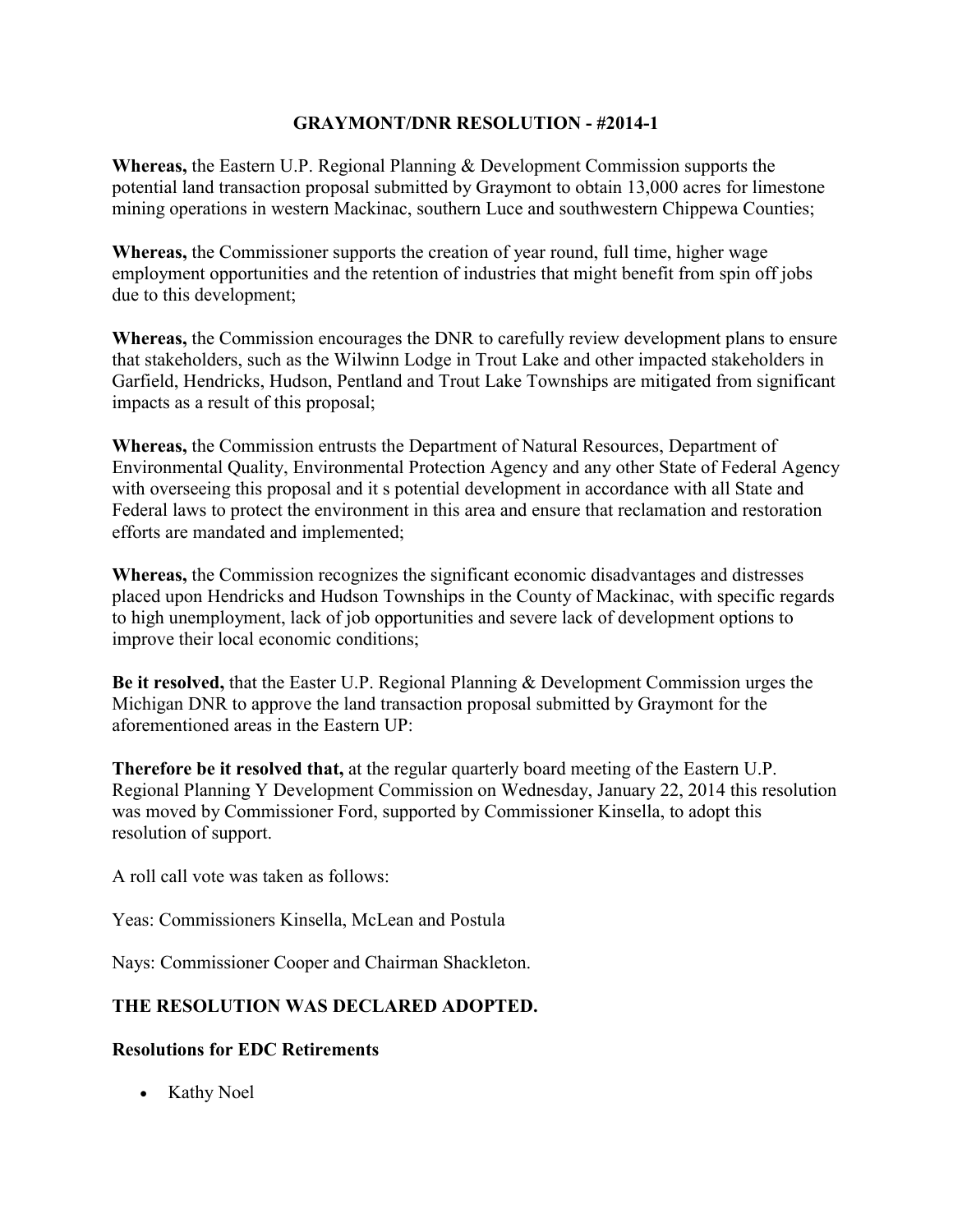- Paula Adams
- Pat Benoit
- Earl Kay

It was suggested to take them all together, having no objections, it was moved by Commissioner Postula, seconded by Commissioner Kinsella to approve the four EDC Retirement resolutions as follows:

• Resolution 14-04 – Special Tribute Kathy Noel

### **SPECIAL TRIBUTE 14-04 Kathy Noel**

Let It Be Known, that it is with great pride that the Chippewa County Board of Commissioners join together with the employees and residents of Chippewa County, to express their wish of good health and happiness upon her retirement from the Chippewa County Economic Corporation.

Kathy Noel has served the citizens of Chippewa County in a manner above reproach, and for this we extend our thanks. Kathy Noel has provided outstanding service to thousands of individuals and Businesses for almost thirty-five years.

Kathy Noel has taken personal price in her work with Chippewa County and has worked hard to continue the improvements of the EDC and its infrastructure.

Kathy Noel through her productive suggestions, her high performance standards, Her kind friendship, her professionalism, her enthusiasm, and her insight to Her fellow workers and citizens place her in the highest of categories.

Kathy Noel has brought recognition to herself, the community and Chippewa County Economic Development Corporation. The Chippewa County Board of Commissioners, on behalf of the residents of Chippewa County, extends their appreciation to a fellow official, friend and adviser who is thoughtful, caring, involved, dedicated and who made a favorable impact on the betterment of life and well being in Chippewa County.

IN SPECIAL TRIBUTE, therefore upon her retirement from the EDC, this document is signed and dedicated to honor Kathy Noel, for her countless contributions. For her untiring efforts in improving the prosperity of the citizens of the County, we join together to extend to Kathy Noel a gracious thank you for a job well done.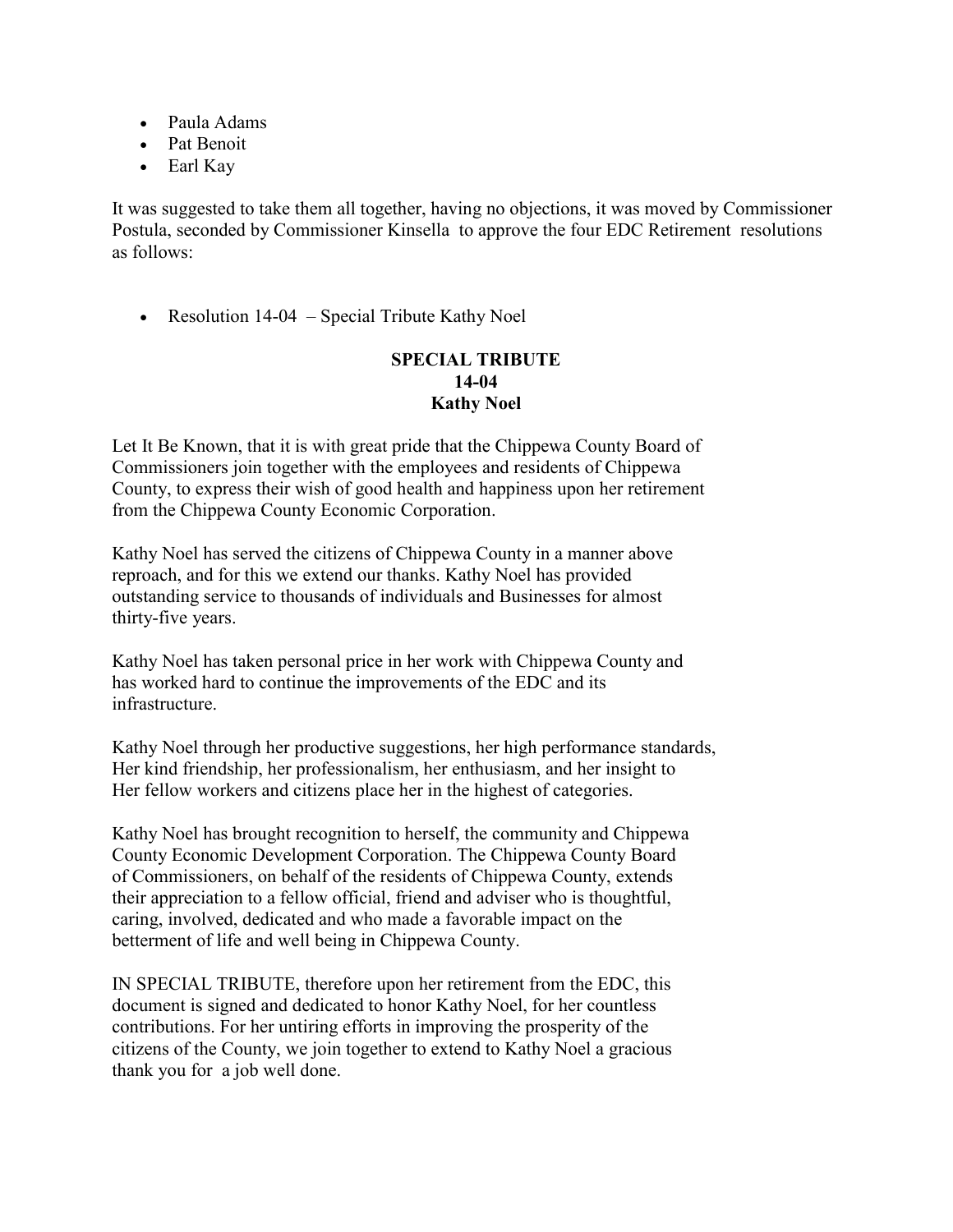A roll call vote was taken as follows:

Yeas: Commissioner Cooper, Kinsella, McLean, Postula and Chairman Shackleton Nays: None

### **THE RESOLUTION WAS DECLARED ADOPTED.**

• **Resolution 14-05 – Special Tribute to Paula Adams**

# **RESOLUTION # 14-05**

### **SPECIAL TRIBUTE TO PAULA ADAMS**

**LET It Be Known,** that it is with geat pride that the Chippewa County Board of Commissioners join together with the employees and residents of Chippewa County, to express their appreciation for **Paula Adams** upon her retirement.

*Paula Adams* has served the citizens of Chippewa County through her commitment of her duties, and for this we extend our thanks. *Paul Adams* has provided exceptional service to numerous individuals for over thirty years.

*Paula Adams* has taken personal pride in her work with Chippewa County's Economic Development Corporation serving in a number of Positions: Corporate Treasurer, Chief Financial Officer, Chief Operations Officer and Human Resource Officer.

*Paula Adams* through her high performance standards, her kind friendship, her Effectiveness, her passion, and her insight to her fellow workers and citizens Place her in the utmost of respect.

**IN SPECIAL TRIBUTE**, therefore upon her retirement from Chippewa County Economic & Development Corporation, this document is signed and dedicated to honor *Paula Adams*, for her countless contributions to Chippewa County, and the Business Community she served so well. For her untiring efforts in improving jobs to the citizens of this County, we join together to extend to *Paula Adams*  a gracious thank you for a job well done.

A roll call vote was taken as follows:

Yeas: Commissioner Cooper, Kinsella, McLean, Postula and Chairman Shackleton Nays: None

### **THE RESOLUTION WAS DECLARED ADOPTED.**

**Resolution 14-06 – Special Tribute to Pat Benoit**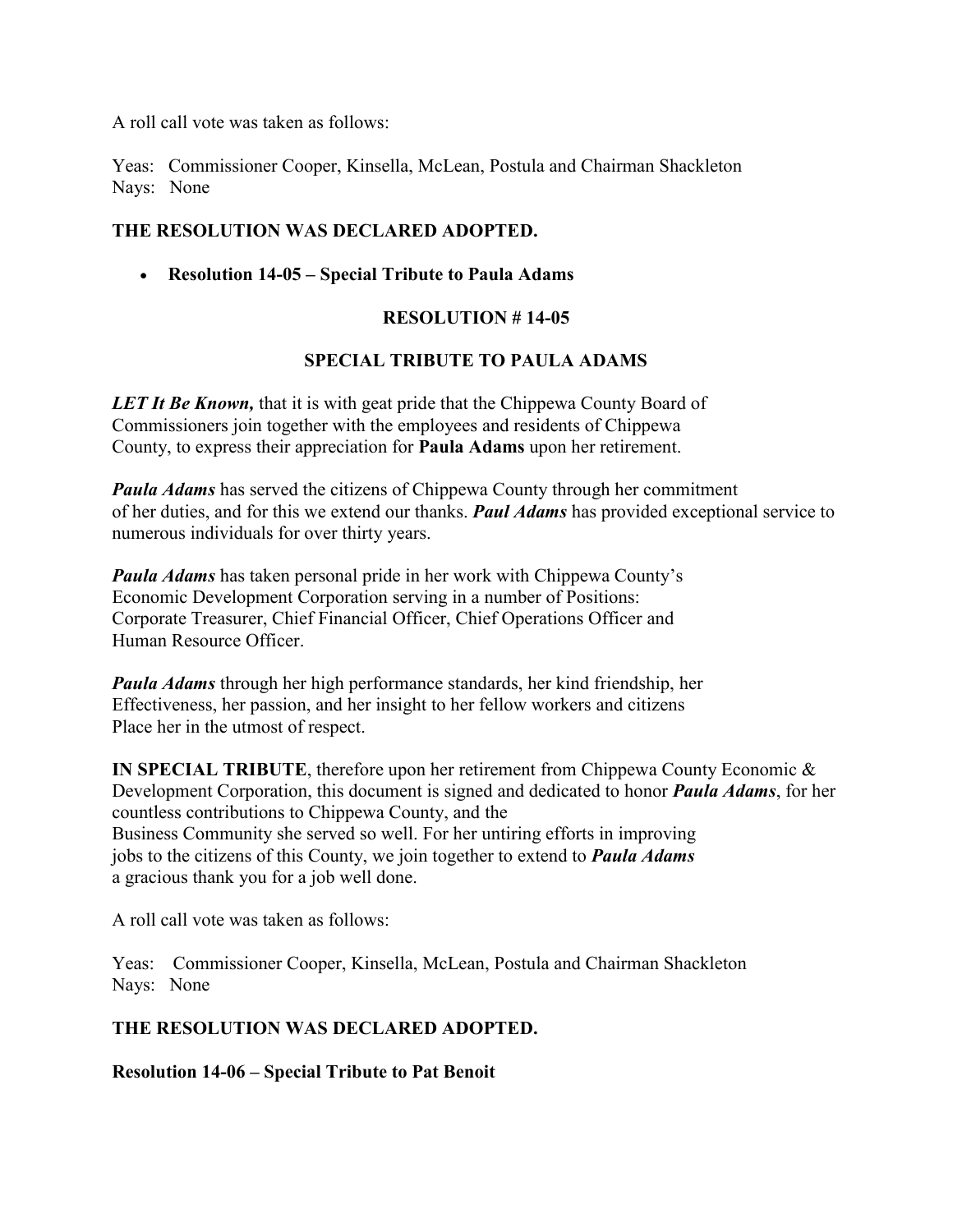#### **Resolution In Appreciation And Special Recognition OF PATRICIA (PAT) BENOIT Resolution No. 14-06**

The appreciation of the Chippewa County Board of Commissioners, the Chippewa County Economic Development Corporation and the residents of Chippewa County, is extended to PAT BENOIT, for:

Her dedicated service at the Chippewa County Economic Development Corporation, since 1989.

Her untiring efforts and expertise for the well-being of the citizens of Chippewa County.

Her constant and consistent work serving as the Vice President for Administration, Chair of the EDC's Finance Committee, a member of EDC Executive Committee and as the Vice Chair of the EDC Board of Directors for which she exhibited personal integrity and a high level of professionalism.

Her deep personal commitment, not only to her work on behalf of the Economic Development Corporation and the County, but also her family, friends and co-workers.

It is altogether fitting and proper that the Chippewa County Board of Commissioners should honor PAT BENOIT, for her years of service and dedication to Chippewa County

Upon her departure, our wish for PAT BENOIT that the Chippewa County Board of Commissioners respectfully dedicate this document to honor and thank PAT BENOIT for her twenty-five years of public service and particularly for her work with Chippewa County Economic Development Corporation.

A roll call vote was taken as follows:

Yeas: Commissioner Cooper, Kinsella, McLean, Postula and Chairman Shackleton Nays: None

### **THE RESOLUTION WAS DECLARED ADOPTED.**

**Resolution 14-07 – Special Tribute to Earl Kay** 

#### **SPECIAL RECOGNITION RESOLUTION 14-07**

### *Earl Kay*

**WHEREAS,** *Earl Kay* has served as a member of the Board of Directors of The Economic Development Corporation of Chippewa County (EDC)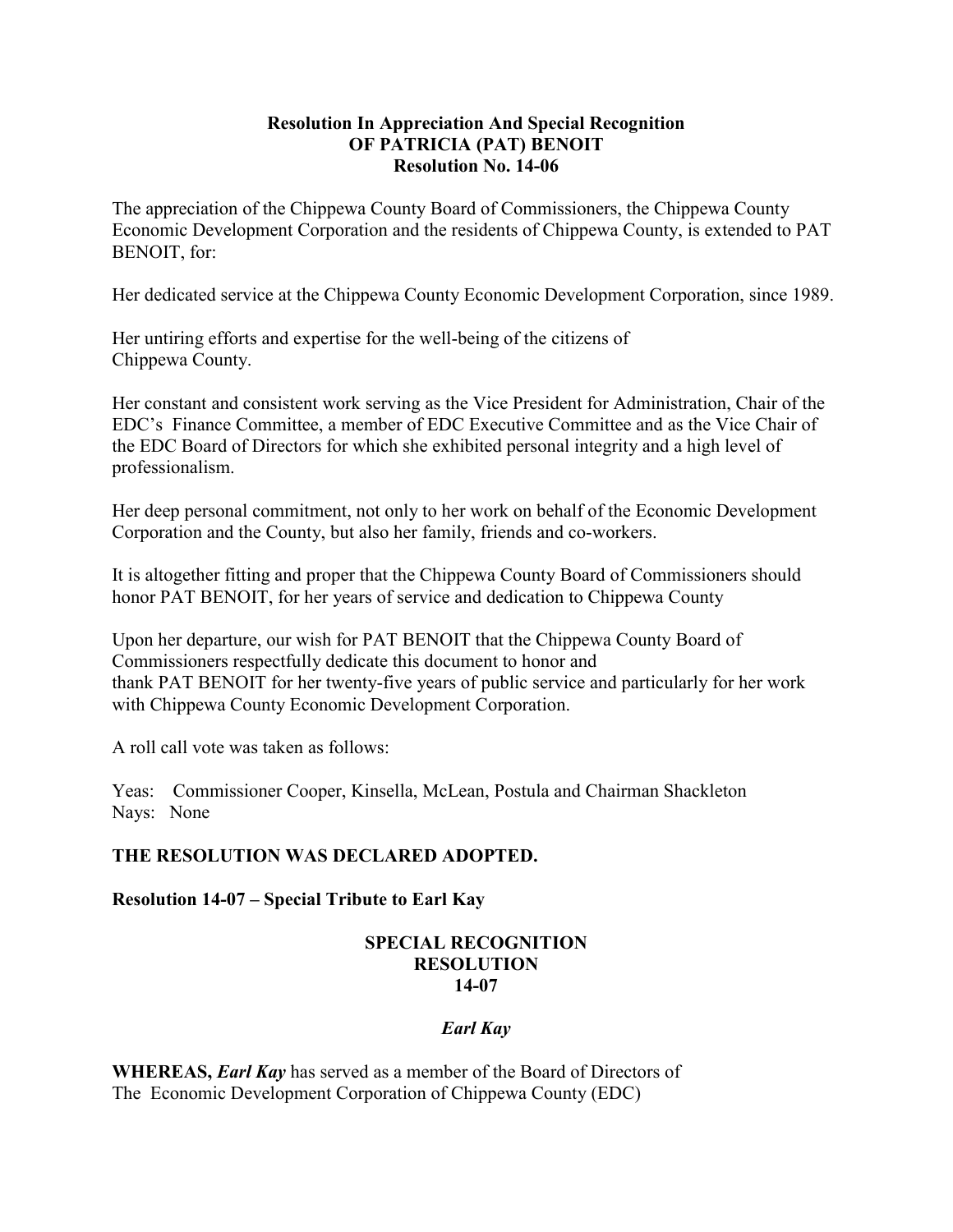since 1991, and

**WHEREAS,** *Earl Kay* served the residents of Chippewa County for over Eighteen years; and

**WHEREAS,** *Earl Kay* served the Vice President for Special Projects during the year 1992, and on the EDC's Executive Committee during the year 1993, and

**WHEREAS,** *Earl Kay* has served as the EDC Board Chair for twenty years, and

**WHEREAS,** *Earl Kay* has successfully guided the corporation through challenges during his tenure, by employing common sense and humor, and

**NOW, THEREFORE, BE IT RESOLVED**, as follows: That the Chippewa County Board of Commissioners respectfully dedicates this document to honor and thank *Earl Kay* for his many years of public service and particularly for his work with the Chippewa County Economic Development Corporation.

A roll call vote was taken as follows.

Yeas: Commissioner Cooper, Kinsella, McLean, Postula and Chairman Shackleton Nays: None

### **THE RESOLUTION WAS DECLARED ADOPTED.**

Health Department Travel Request *(added to agenda)*

It was moved by Commissioner Kinsella, seconded by Commissioner Postula, that the Chippewa County Health Department travel request be approved. A discussion followed regarding the process such a request should be submitted.

On a voice vote, the motion carried.

### **COMMISSIONERS COMMENTS**

• None

Having completed the agenda items, it was moved by Commissioner Kinsella, seconded by Commissioner Postula, that the Board adjourns. On a voice vote, the motion carried and the Board adjourned at 6:15 p.m.

Respectfully submitted,